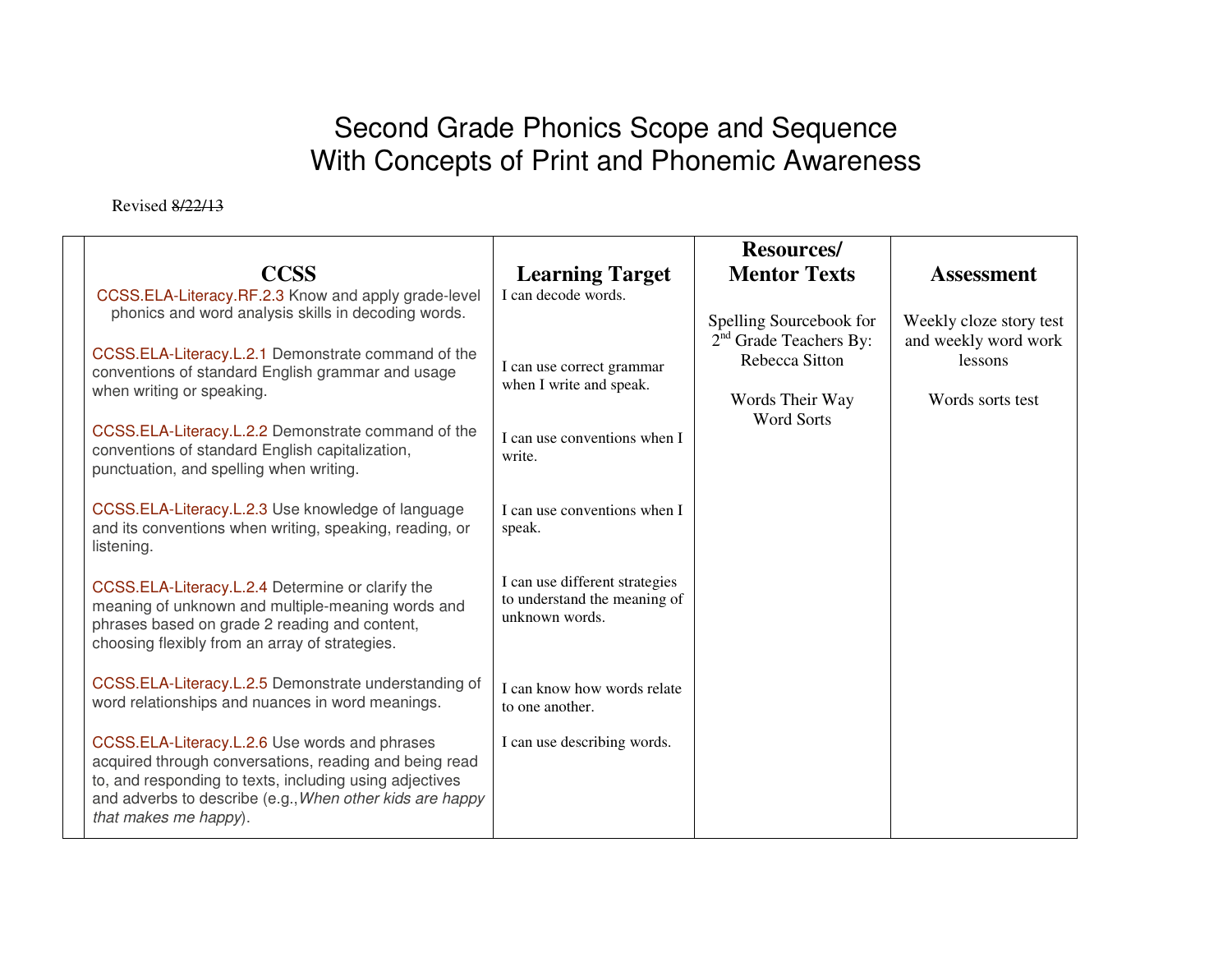| <b>High Frequency Words</b>                                           |                                                                                                                   |  |  |  |  |
|-----------------------------------------------------------------------|-------------------------------------------------------------------------------------------------------------------|--|--|--|--|
| Taught explicitly and embedded throughout the second grade curriculum |                                                                                                                   |  |  |  |  |
| Dolch List - Click Here for List                                      |                                                                                                                   |  |  |  |  |
|                                                                       |                                                                                                                   |  |  |  |  |
|                                                                       |                                                                                                                   |  |  |  |  |
| <b>Phonics</b>                                                        |                                                                                                                   |  |  |  |  |
|                                                                       |                                                                                                                   |  |  |  |  |
| One-syllable words with long and short vowels (a,e,i,o,u)             | Read and write one-syllable long and short vowel words                                                            |  |  |  |  |
| <b>Vowel Teams</b>                                                    | Identify, read, and write words with vowel teams<br>Identify, read and write the vowel teams which are diphthongs |  |  |  |  |
|                                                                       | Long a - a, ai, ay, , ea, ei Also include: au (auto), aw(saw), au (caught), al<br>(talk), al (ball),              |  |  |  |  |
|                                                                       | Long e - e, e_e, ea, ee, y Also include: ey, ei, ew,                                                              |  |  |  |  |
|                                                                       | Long i - i, ie, igh, y                                                                                            |  |  |  |  |
|                                                                       | Long o - o, oa, ow, oe Also include: oi, oy, ou, oo, air, oe (toe), ou,                                           |  |  |  |  |
|                                                                       | Long u - u, ue, ew, ui                                                                                            |  |  |  |  |
|                                                                       |                                                                                                                   |  |  |  |  |
|                                                                       |                                                                                                                   |  |  |  |  |
|                                                                       |                                                                                                                   |  |  |  |  |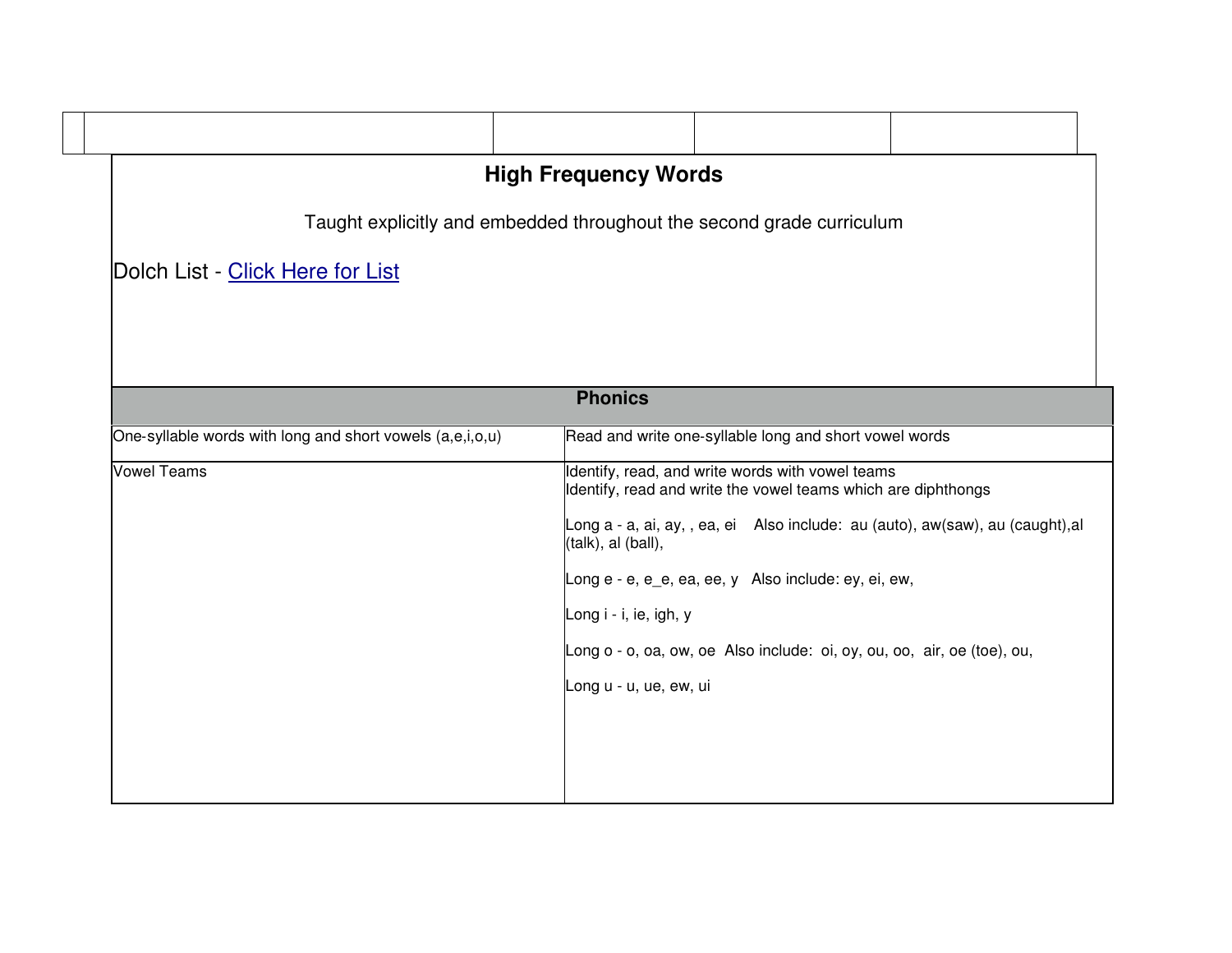| <b>Phonics</b>                                 |                                                                                                                                                                                                                                                                                                                                                                                                                        |  |  |  |
|------------------------------------------------|------------------------------------------------------------------------------------------------------------------------------------------------------------------------------------------------------------------------------------------------------------------------------------------------------------------------------------------------------------------------------------------------------------------------|--|--|--|
| Inflected Endings                              | es ending<br>ed /ed/ ending<br>ed /d/ ending<br>ed /t/ ending<br>Double consonant + ed ending<br>Change y to i _ing ending and ful ending<br>ous= us (famous)<br>$ou = short u (touch)$<br>$our = /ur / (journey)$<br>ear=/air/(bear)<br>$ea = /$ short $e/$ bread<br>schwa spelling as in (about, again, around)                                                                                                      |  |  |  |
| Two-syllable words with blends and long vowels | Identify, read, and write<br>o S-blend cluster (sc, sk, sm, sn, sp, st, sw, scr, str, spr, spl)<br>o L-blend cluster (bl, cl, fl, gl, pl, sl)<br>o R-blend cluster (br, cr, dr, fr, gr, pr, tr)<br>o Other-blend clusters (tw, thr, qu, squ, dge, tch, nd, nt, mp, ng, nk)<br>Double consonant endings (ff, ss, ll, bb, gg, dd, nn, tt, zz)<br>ck, ng, and nk patterns (ing, ang, ength, ong, ung, ink, ank, unk, onk) |  |  |  |
| Prefixes (not meanings)                        | Decode, read, and write words with prefixes<br>o re-, un-, dis-, mis-, pre-, ex-, non-, in-, im-, fore-, uni-, bi-, tri-                                                                                                                                                                                                                                                                                               |  |  |  |
| Suffixes (not meanings)                        | Decode, read, and write words with suffixes<br>o -y, -ly, -ily, -ness, -ful, -less, -ture, -sure, -able, -ible, -ment, -hood, -er, -or, -<br>full, -est, tion                                                                                                                                                                                                                                                          |  |  |  |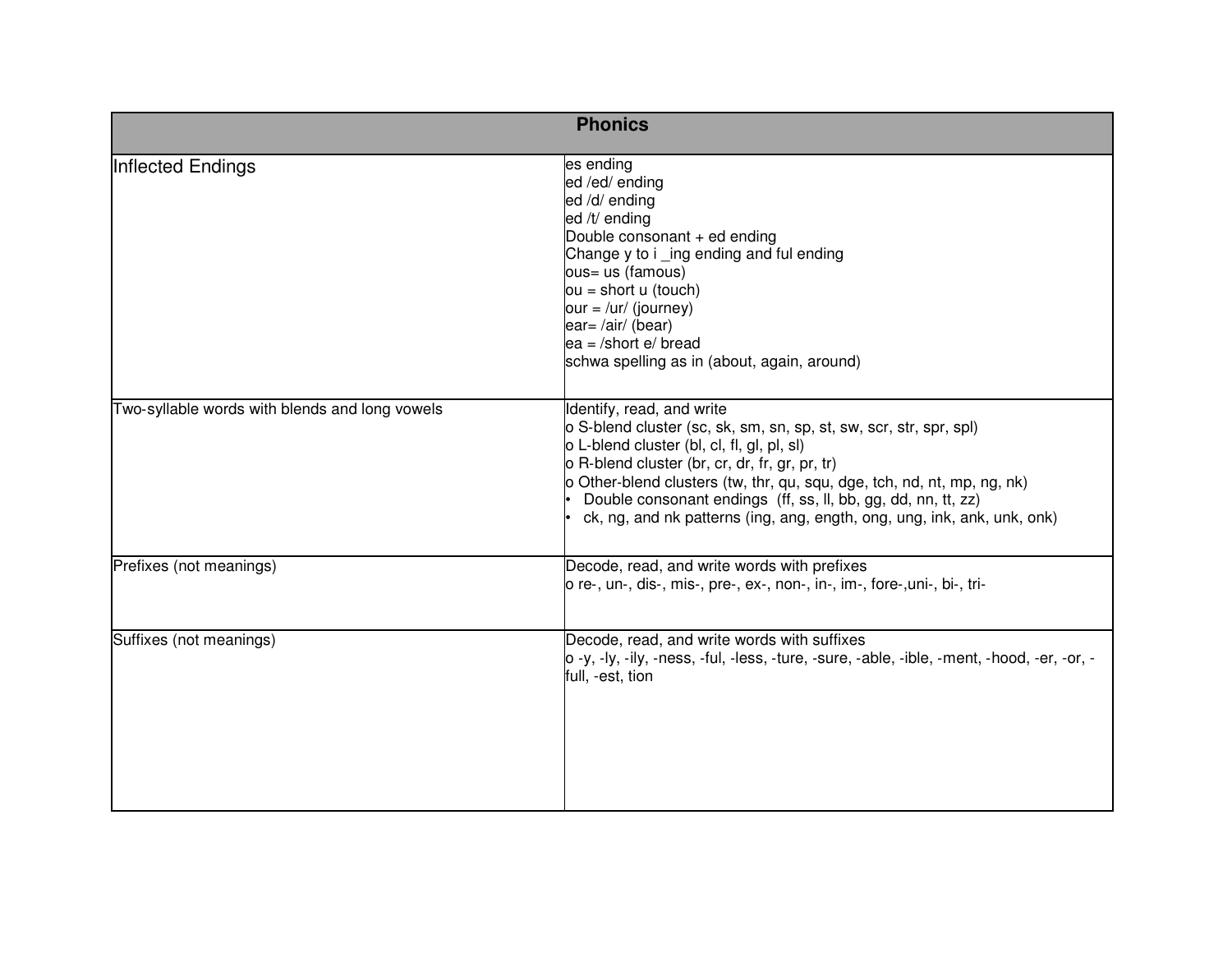| <b>Phonics</b>                                                                                                                                             |                                                                                                                                                                                                                                                                                                                                                                                                                                                                                                                                                                                                                                                                                                                                                                                                                           |  |
|------------------------------------------------------------------------------------------------------------------------------------------------------------|---------------------------------------------------------------------------------------------------------------------------------------------------------------------------------------------------------------------------------------------------------------------------------------------------------------------------------------------------------------------------------------------------------------------------------------------------------------------------------------------------------------------------------------------------------------------------------------------------------------------------------------------------------------------------------------------------------------------------------------------------------------------------------------------------------------------------|--|
| Syllable Types and Two-Syllable words                                                                                                                      | .Use syllable types to divide two syllable words:<br>•Closed Syllables - has one vowel (with short vowel sound),<br>and ends in one consonant (s)<br><b>Open Syllables</b> - has one vowel; vowel is at the end of the<br>syllable; vowel usually has the long vowel sound)<br>•Silent e – has a vowel consonant [e] pattern, with a long<br>vowel sound<br>.Vowel Teams -two vowels together that make one vowel<br>sound (oi, oy - variant vowels oo, ou, ui, ew, ue, u, ou, oe, a, au, ow)<br>•[r] Controlled – single vowel followed by the letter $(r)$ and<br>has neither the long nor the short vowel sound, but has it's own<br>unique sound (ar, er, ir, or, ur, oar, ore, ear (earth), wor (word), war (warm),<br>quar (quart)<br><b>Consonant [le]</b> -this pattern occurs as an unaccented final<br>syllable |  |
| Soft C and G                                                                                                                                               | •c /s/ followed by e, i, or y<br>•g /j/ followed by e, i, o , or y<br>•age /j/ as in manage<br>•dge /j at end bridge                                                                                                                                                                                                                                                                                                                                                                                                                                                                                                                                                                                                                                                                                                      |  |
| Inconsistent, but common spelling/sound correspondence (same<br>sound but different spelling pattern, e.g. know/no, kite/light,<br>sleigh/hay, phone/fork) | Decode, read, and spell words with:<br>o ph-, wr-, kn-, -gh, –igh, -ight, -eigh, -ough, -ought, -sc, -gn, -ign, ch (school)                                                                                                                                                                                                                                                                                                                                                                                                                                                                                                                                                                                                                                                                                               |  |
| Consonant + le Syllables                                                                                                                                   | le syllable at end<br>$+$ le =/l/ at end (castle)<br>$y = \sqrt{ee}$ at end (candy)                                                                                                                                                                                                                                                                                                                                                                                                                                                                                                                                                                                                                                                                                                                                       |  |
| Final Blends - 2 and 3 letter blends                                                                                                                       | st, sk, sp, nd, nt, lt, lk, lf, ld, lp, lm, lb, mp, ct, ft, pt                                                                                                                                                                                                                                                                                                                                                                                                                                                                                                                                                                                                                                                                                                                                                            |  |
| Compound Words- Blending multisyllabic words                                                                                                               |                                                                                                                                                                                                                                                                                                                                                                                                                                                                                                                                                                                                                                                                                                                                                                                                                           |  |
| <b>Irregular Contractions</b>                                                                                                                              | don't , won't, n't, 's, 'll, 're. 've<br>Examples: I'll, I've, she'd, they'd, they've, we'd, we've, what's,                                                                                                                                                                                                                                                                                                                                                                                                                                                                                                                                                                                                                                                                                                               |  |
|                                                                                                                                                            | what've, who'd, who's, you'd, you'll, you've                                                                                                                                                                                                                                                                                                                                                                                                                                                                                                                                                                                                                                                                                                                                                                              |  |